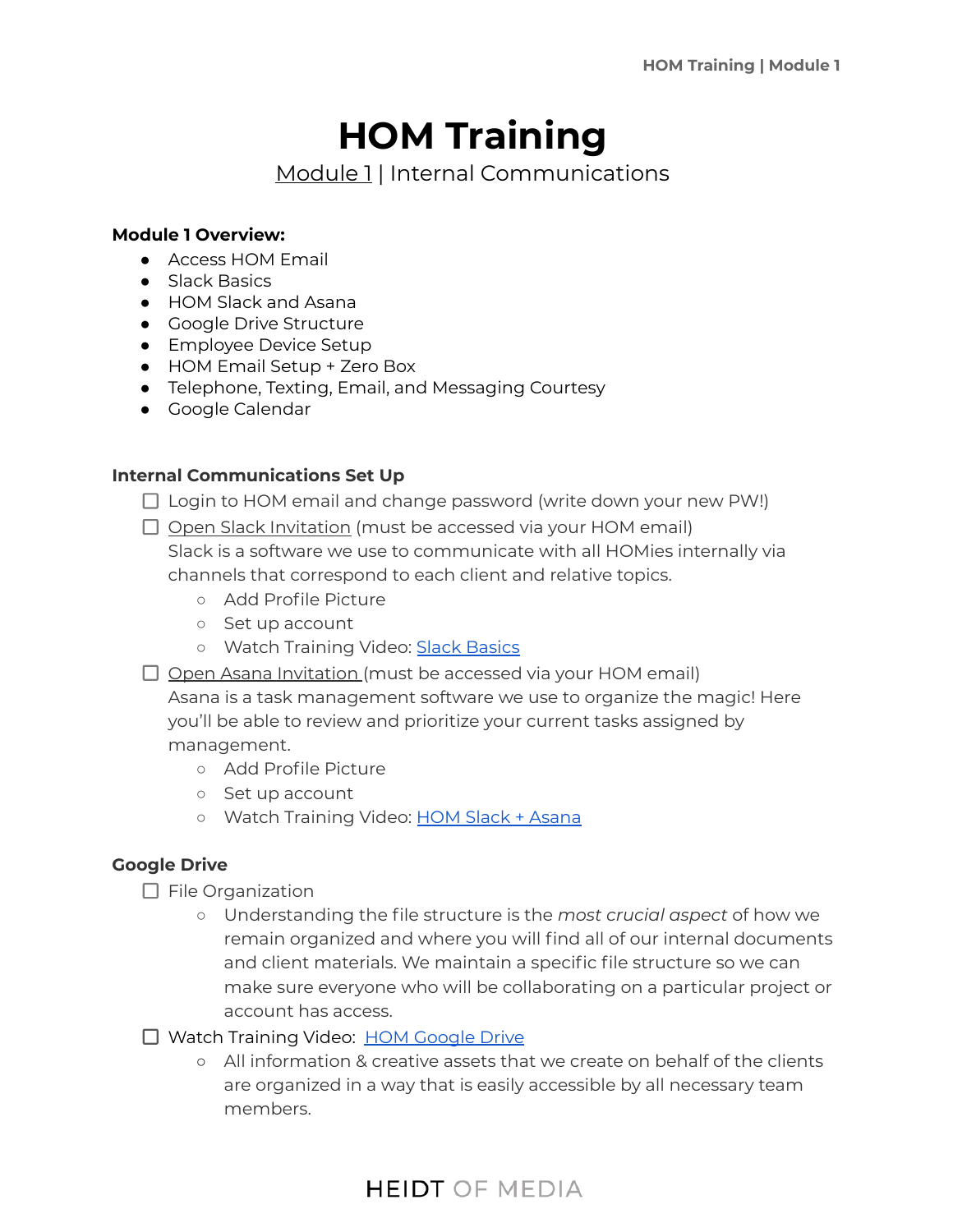- A similar organizational structure appears within other applications and tools we use.
- $\Box$  Google Applications HOM Uses: (\*ranked by what we use the most)
	- Google Drive for Desktop
	- Google Docs
	- Google Calendar
	- Google Alerts
	- Google Slides
	- Google Sheets

### **Employee Devices Setup**

- $\Box$  Computer Applications
	- Slack
	- Asana
	- Google Drive

 $\Box$  Cell-Phone Applications

- Facebook
- Facebook Business Suite
- Instagram
- LinkedIn
- Twitter
- Pinterest
- YouTube
- Hootsuite
- Slack
- Asana
- Google Drive
- Google Docs
- Google Slides
- Google Sheets
- Gmail
- Google Calendar
- Lightroom
- Repost
- $\Box$  Communication Courtesy
	- □ Watch Training Video: Texting [Professionally](https://youtu.be/lQA4oOXPdFY)
	- □ Watch Training Video: [Telephone](https://youtu.be/qkNWTW3raGE) Courtesy

# **HEIDT OF MEDIA**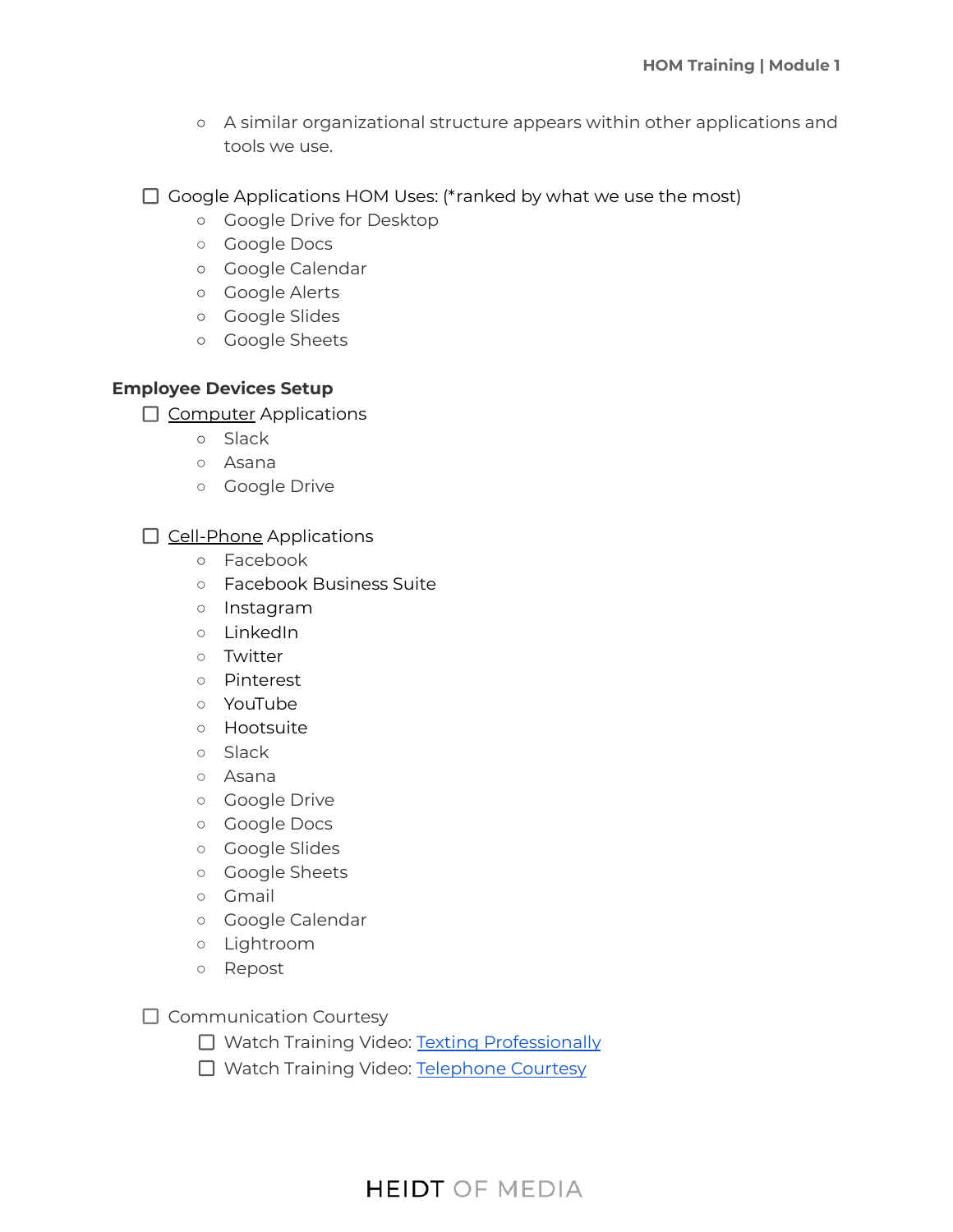### **HOM Email Setup**

- $\Box$  Set up Inbox Labels for each client
	- Create a "new label" for each client. This will be helpful to sort emails as they are addressed. Only sort items as they are responded to and completed. The goal is that your inbox will only have outstanding items or items in progress remaining.
	- Watch Training Video: Zero Box [Method](https://youtu.be/9ql1CQfxWxQ) Basics (We loosely follow the principles outlined in the Zero Box tutorial for additional task tracking and inbox organization)
- $\Box$  Use the existing email signature template to create your own email signature and follow the instructions to add it to your HOM email signature.
	- Watch Training Video: HOM Email [Signature](https://www.youtube.com/watch?v=RRcGOl4G1rs)

#### **Calendar**

Understanding the Calendars

- The Heidt of Media
- Content Calendar

 $\Box$  Adding new events into the Calendar

- Each time you add an event into the calendar, it must have the correct date, time, time zone, and location.
- Each time you add an event into the calendar, it must also have alerts or reminders set.
	- Depending on if it is a meeting event or a calendar event that is just reminding us to post.
- $\Box$  Sending Calendar invites to clients
	- Each time you add an event into the calendar, it must have the correct date, time, time zone, and location.
	- Be sure to clearly include the conference line information, including phone number and PIN.
	- Ensure that you are sending the correct video meeting link. Whether that be Google Meet or Zoom.

□ Watch Training Video: Google [Calendar](https://youtu.be/bZdmQJjMpvw)

### **HEIDT OF MEDIA**